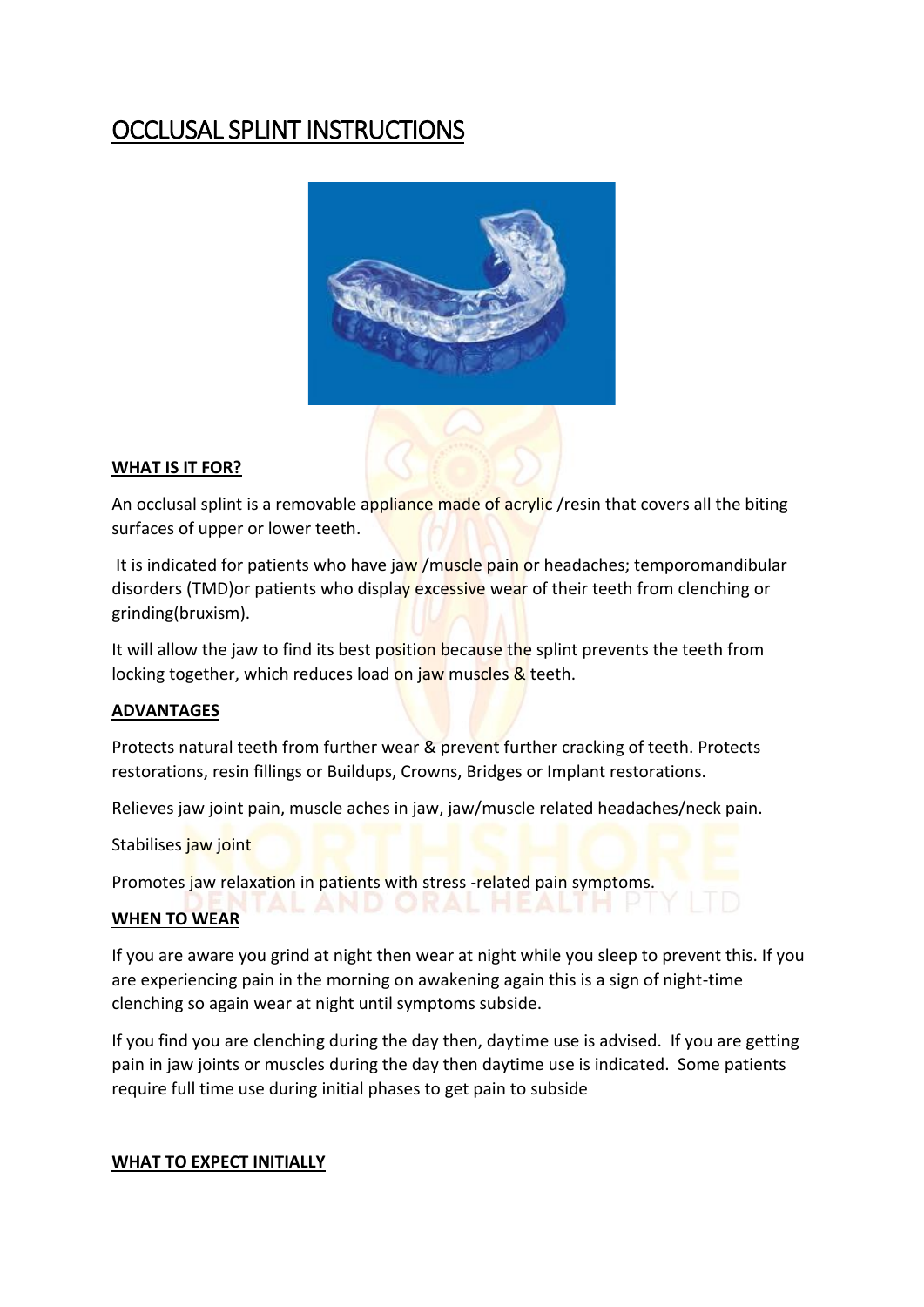Excess saliva for a few days, this normally subsides after a week or two of continued use.

Once put in feels tight initially for a few minutes, this is normal. It will feel snug against the teeth but not too tight or uncomfortable. It should not rub the gums.

The jaw position will be unusual at first but after a few days become used to the new position. Pain if it was a symptom should subside.

Altered speech should return to normal if using it during the day as the tongue adjusts to new position. Practice reading out load in private before using in public for the first time.

## **WHEN TO REMOVE**

Do not wear whilst eating, it is not designed for this.

Remove while cleaning your teeth, sounds obvious but happens late at night!

Not to be worn during sporting activities, this is not a sports mouthguard.

#### **CLEANING & STORAGE**

The splint needs to be kept clean, just as your own natural teeth.

Bad breath & taste will result from inadequate cleaning.

Clean with a soft brush & anti-bacterial hand soap for a minute before & after use.

Rinse & dry then place in storage box provided.

It may be disinfected for 10 minutes periodically in Milton's Solution once per week to keep microbe levels down.

#### **MAINTENANCE**

Keep appointments for review or adjustments of occlusal splint.

Bring along to EVERY DENTAL APPOINTMENT so this can be checked & adjusted as required.

Do not keep wearing unless you are having the periodic 6 monthly appointments so it can be checked it is fitting/working properly.

# WHEN TO CONTACT DENTAL CLINIC ORAL HEALTH PTY ITD

If pain is not reducing in jaw joints after a several days of continued use.

The bite is not comfortable.

It feels too loose & keeps falling out.

Notice any cracks or damage.

Loss or breakage from incorrect use is not covered.